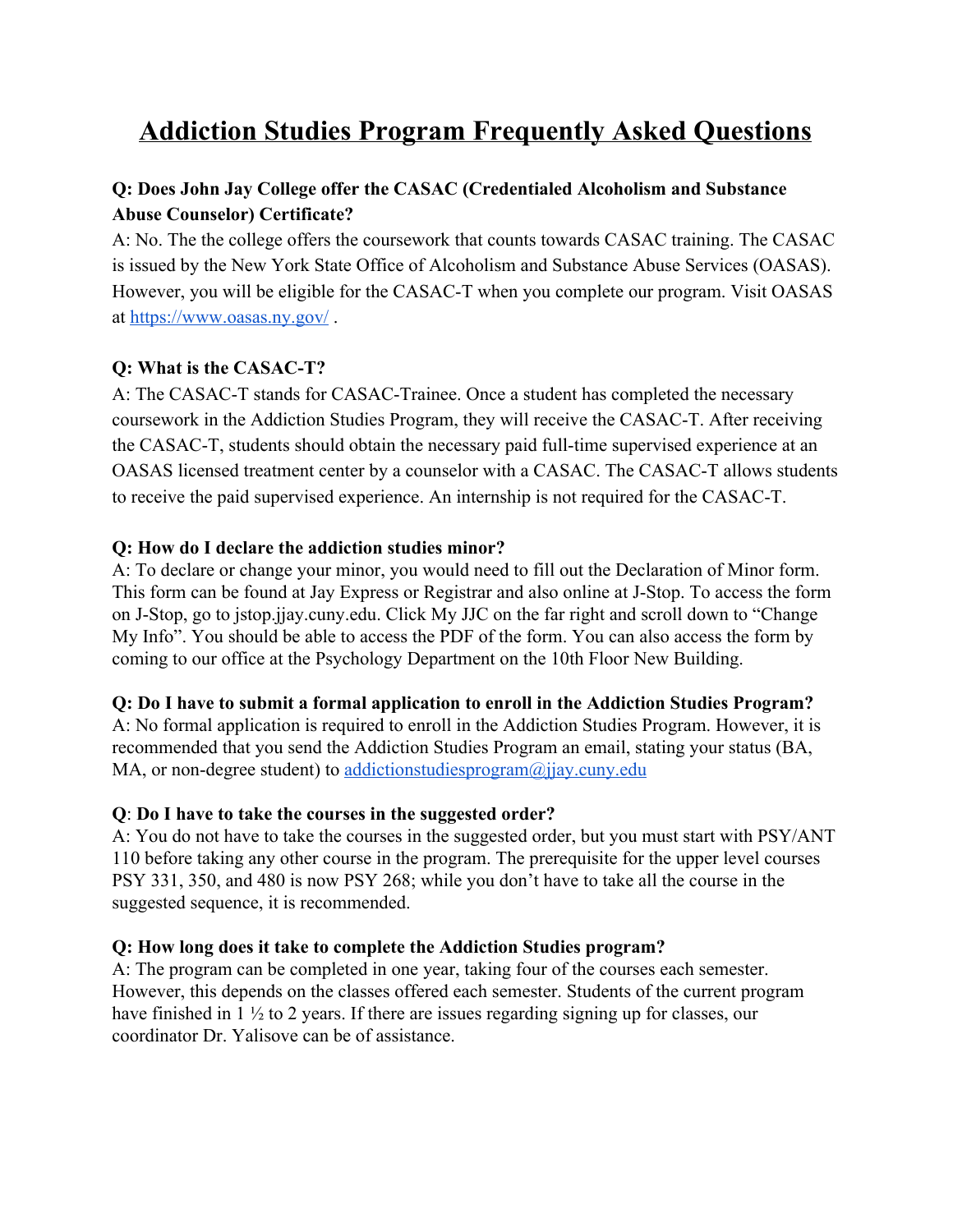# **Q**: **I am currently taking Addiction Studies courses, but will graduate before I finish the program. Can I complete the Addiction Studies Program after I graduate?**

A: Yes. You can finish the program after you graduate. You will, however, have to reapply to the college as a non-degree student. A link to the non-degree application process is here [http://www.jjay.cuny.edu/sites/default/files/contentgroups/admissions/Non\\_Degree\\_Application.](http://www.jjay.cuny.edu/sites/default/files/contentgroups/admissions/Non_Degree_Application.pdf) [pdf](http://www.jjay.cuny.edu/sites/default/files/contentgroups/admissions/Non_Degree_Application.pdf) . In addition, tuition for non-degree students is considerably more than it is for full-time or part-time students. A link to the college tuition rates is here <http://www.jjay.cuny.edu/undergraduate-tuition-fees>

# **Q: What kind of training [requirements] does someone have to obtain to earn the CASAC?**

A: Training requirements consist of four parts:

- **1.** Classroom Education: This consists of completing the 8 courses offered by the John Jay College Addiction Studies Program.
- **2.** Clinical Experience: This consists of completing 300 hours with an OASAS licensed treatment program under the supervision of a counselor holding a CASAC. This may be fulfilled by taking the John Jay Internship courses as long as they meet the previously mentioned requirements.
- **3.** Work Experience: Two years of paid full-time work experience at an OASAS licensed treatment program supervised by a counselor holding a CASAC. Times differ for those holding a BA and an MA.
- **4.** CASAC Examination: Completing and passing the CASAC written examination.

Details of the process can be obtained at the OASAS website: <https://www.oasas.ny.gov/sqa/credentialing/casacreq.cfm>

# **Q: How long will it take me to obtain my CASAC?**

 A: It takes between 3-4 years to obtain the CASAC, which includes time to obtain the classroom education (which the Addiction Studies Program offers), the clinical experience, and passing the written examination.

# **Q: Does the program offer financial aid for non-degree students who are enrolled in the Addiction Studies Program?**

A. Unfortunately, there is no financial aid for non-degree students.

#### **Q: I obtained my degree from John Jay College 15 years ago and took some Addiction Studies courses then. Will I receive credit for those courses toward completion of the Addiction Studies Program?**

A: Courses taken more than 10 years ago are not credited toward completion of the Addiction Studies Program.

# **Q: Where can I get more information about the Addiction Studies Program?**

A: You can email the program faculty at <u>addictionstudiesprogram</u>@jjay.cuny.edu . Alternatively, you can call us at (212) 237- 8533. An addiction studies faculty member will respond to your questions within one week after you send your email or leave a voicemail